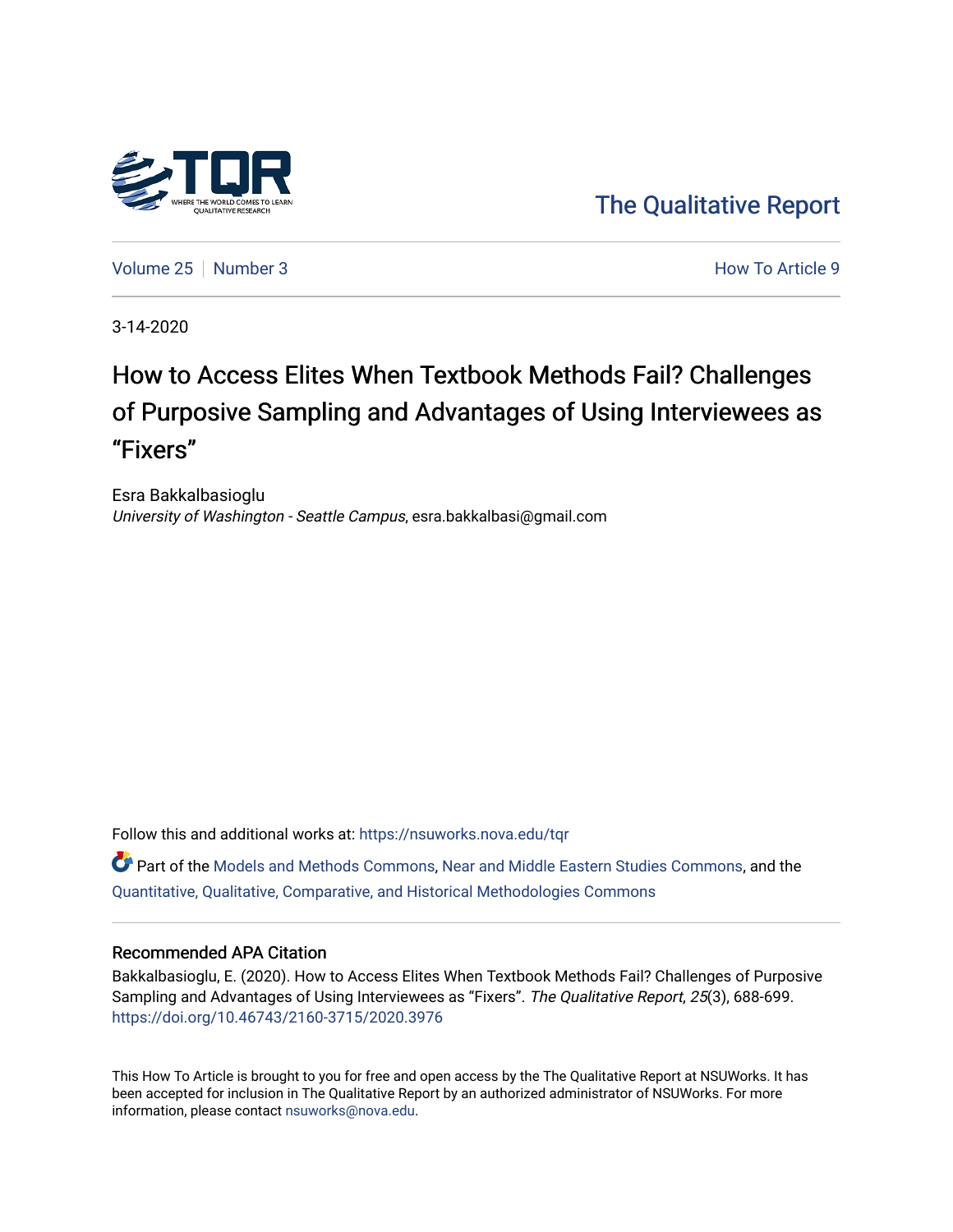# **Qualitative Research Graduate Certificate** Indulge in Culture Exclusively Online . 18 Credits **LEARN MORE**



# Abstract

Social science methods literature identifies gaining access as one of the main challenges of conducting elite interview research. However, the existing literature mostly fails to provide access strategies other than the "textbook" methods of sending email, letters, faxes, or making phone calls. Many researchers, especially the ones who conduct purposive sampling-based in elite interview research encounter various obstacles when they try to gain access to the potential interviewees. Especially in challenging research environments, textbook methods either fail the researchers using purposive sampling or considerably increase the time and energy spent to gain access to elite respondents. Drawing on the author's own purposive sampling-based research in the Middle East, this article proposes an alternative access strategy adapted from journalism, using interviewees as "fixers." This free-of-charge strategy not only shortens access time and decreases non-commitment of the potential elite interviewees, but also lends the researcher a partial insider status in the studied elite circle, and thus potentially enhances the quality of interviews.

# Keywords

Elite Interviews, Interviewing Methodologies, Ethnographic Research, Purposive Sampling, Middle East

# Creative Commons License



This work is licensed under a [Creative Commons Attribution-Noncommercial-Share Alike 4.0 International](https://creativecommons.org/licenses/by-nc-sa/4.0/)  [License](https://creativecommons.org/licenses/by-nc-sa/4.0/).

# Acknowledgements

The author would like to thank the anonymous referees, Robert Pekkanen, Joel Migdal, Reşat Kasaba, and Semih Energin, for invaluable feedback.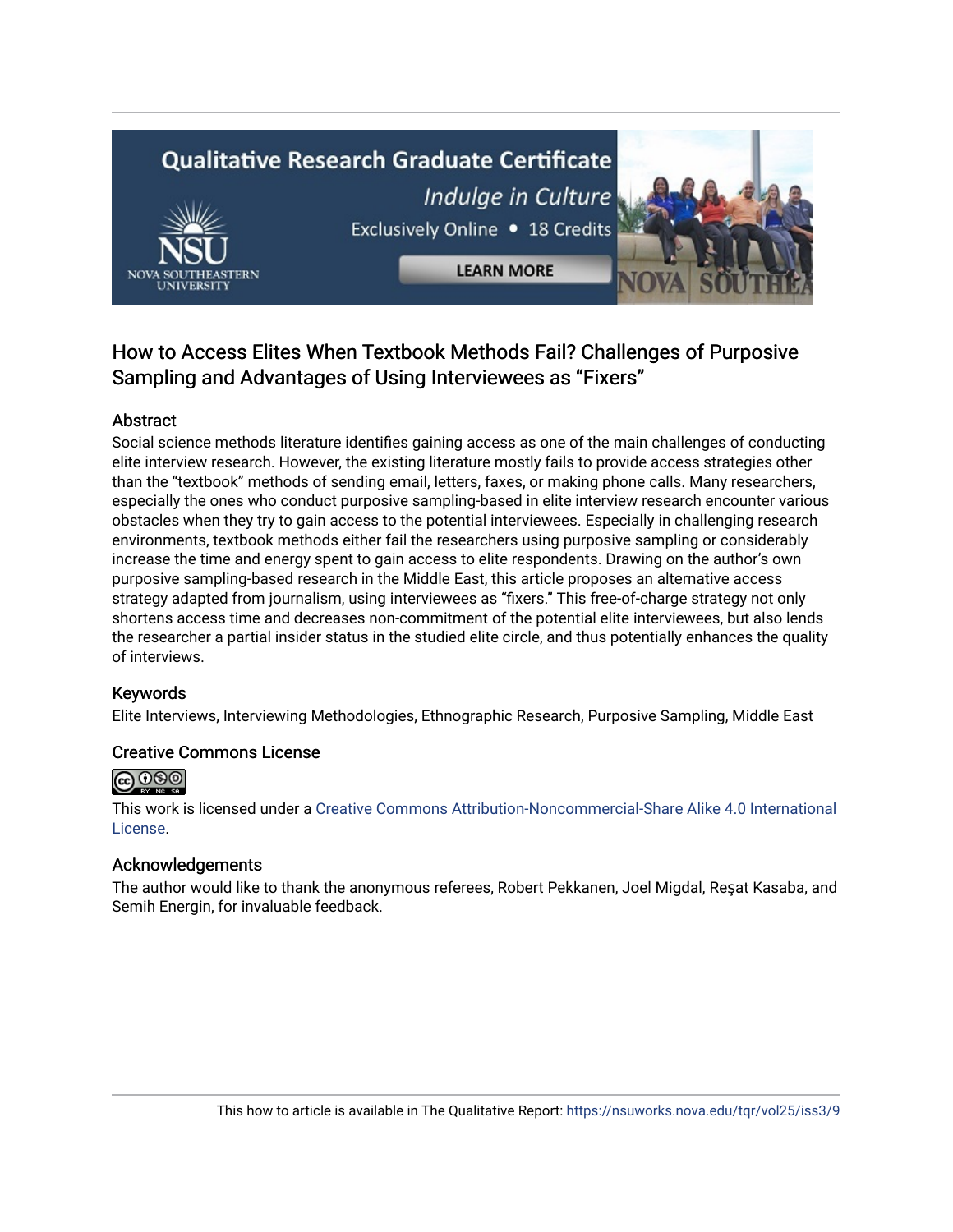

# **How to Access Elites When Textbook Methods Fail: Challenges of Purposive Sampling and Advantages of Using Interviewees as "Fixers"**

Esra Bakkalbasioglu University of Washington – Seattle Campus, Washington, USA

*Social science methods literature identifies gaining access as one of the main challenges of conducting elite interview research. However, the existing literature mostly fails to provide access strategies other than the "textbook" methods of sending email, letters, faxes, or making phone calls. Many researchers, especially the ones who conduct purposive sampling-based in elite interview research encounter various obstacles when they try to gain access to the potential interviewees. Especially in challenging research environments, textbook methods either fail the researchers using purposive sampling or considerably increase the time and energy spent to gain access to elite respondents. Drawing on the author's own purposive sampling-based research in the Middle East, this article proposes an alternative access strategy adapted from journalism, using interviewees as "fixers." This free-of-charge strategy not only shortens access time and decreases non-commitment of the potential elite interviewees, but also lends the researcher a partial insider status in the studied elite circle, and thus potentially enhances the quality of interviews. Keywords: Elite Interviews, Interviewing Methodologies, Ethnographic Research, Purposive Sampling, Middle East*

The difficulties in conducting elite interviews<sup>1</sup>—such as sampling, choosing venue and time, balancing power negotiations, self-presentation, constructing sound questions, getting answers, resisting manipulation, establishing rapport, and protecting the research and the researcher—are well-documented in the existing interview methodology literature (Beamer, 2002; Dexter, 1970; Hirsch, 1995; Mikecz, 2012; Ostrander, 1993). Moreover, researchers have shared best-practices and made various suggestions for sampling and interviewing to increase the quality of the data collected in elite interview research (Dexter, 1970; Harvey, 2011; Mullings, 1999). Developing interview skills are surely important for elite interview researchers; however, as Goldstein (2002) states, "none of these skills matter if you don't get the interview" (p. 669). While, as Kezar (2003) and others (Conti & O'Neil, 2007; Hertz & Imber, 1995) generously emphasized on the centrality of access, I argue, as Herod (1999) puts it, "many standard texts on interviewing seem to assume that gaining access to institutions is relatively straightforward" (p. 315; see also Douglas, 1985; Gubrium & Holstein, 2002; Kvale & Brinkmann, 2015; Rubin, 1995). The existing elite interview literature recognizes the importance and difficulty of accessing the elites. Yet it does not provide any suggestions to researchers struggling with access-related problems.

Each sampling method has different levels of tolerance to non-response. In methods based on probability or convenience sampling (Tansey, 2007), researchers can easily replace a

<sup>&</sup>lt;sup>1</sup> I use the term "elite" to define persons holding particular social, economic as well as political positions and power. Elites that I interviewed for my research were state and non-state agents holding key offices and making most of the decisions in the field I was researching.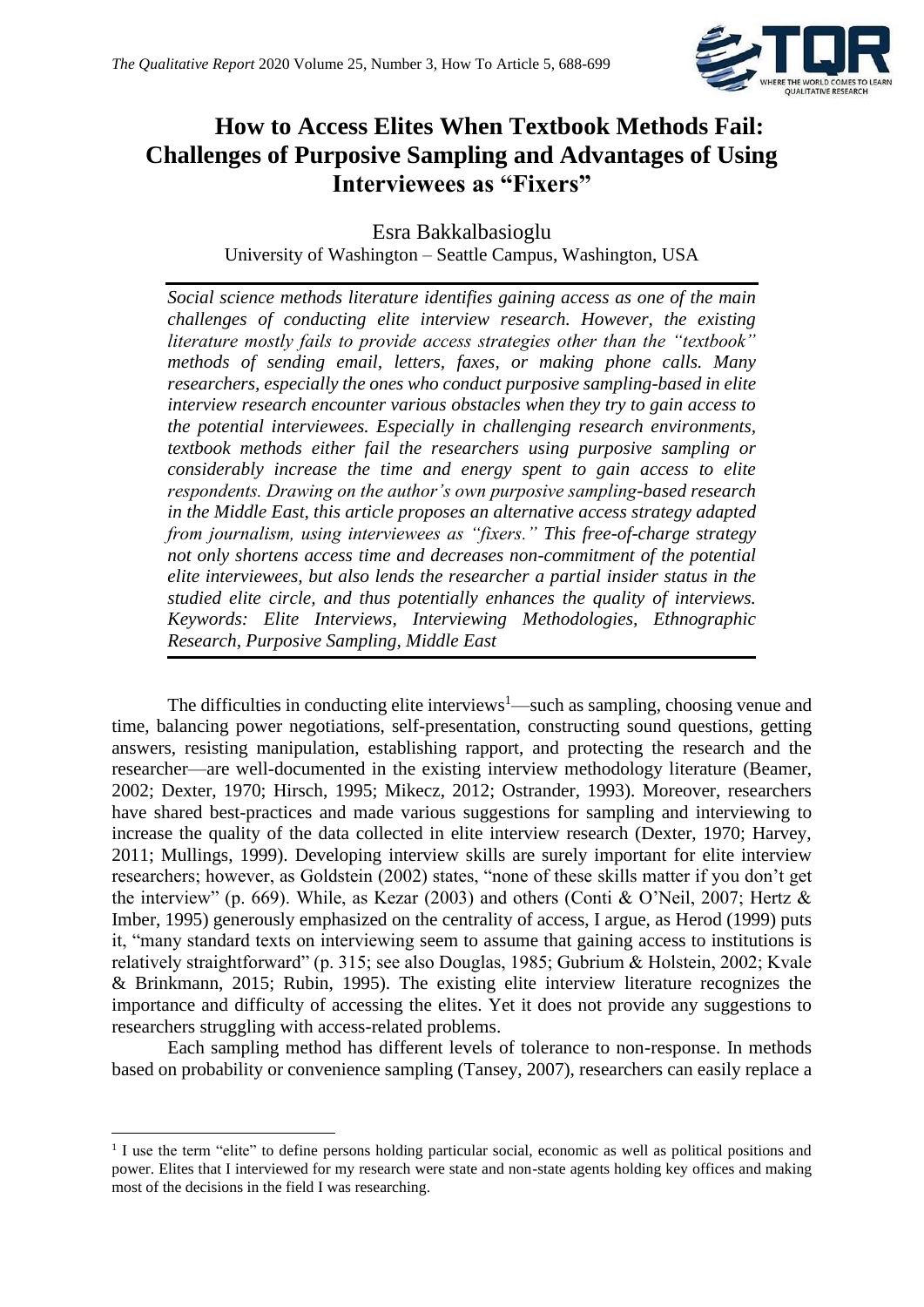non-respondent with another similar interviewee. Yet the cost of non-response is higher for researchers with more rigid samples, such as the ones using purposive sampling.

Purposive sampling, which is preferred, as Mikecz (2012) underlines, mostly by researchers who want to trace a process by interviewing a pre-defined and visible set of elites selected based on specific criteria, and necessitates researchers to access specific interviewees (Tansey, 2007). Elite interview researchers using purposive sampling make a list of the elites they want to interview before starting their research. As the research population is highly visible, for researchers using purposive sampling, finding the respondents' names and their professional contact details are relatively easy (Mikecz, 2012). Yet access is not always that straightforward. While researchers using snowball sampling get considerable help from their mediators to sample and access their respondents, researchers using purposive sampling are alone in their access effort. They need to contact and convince the potential interviewees to meet and talk to them. Besides, as the method depends on interviewing specific individuals, replacement of one interviewee with another one has a high potential cost on the research findings. In purposive sampling, sampling may be easier than many other methods, but it is definitely harder to access the sampled individuals.

The existing research methodology literature suggests the researchers trying to access to specific elites to send letters, emails, and faxes; or call the potential interviewee's office to explain the project and request the interview (Lilleker, 2003; Mikecz, 2012; Odendahl & Shaw, 2002; Ostrander, 1993; Peabody et al., 1990; Richards, 1996). However, recent works show that these textbook methods often fail researchers (Conti & O'Neil, 2007), particularly the ones conducting research in challenging environments (Denitch, 1972; Goode, 2010; Rivera et al., 2002; Roberts, 2013). In this article, I draw on my research experience in the Middle East to discuss access related problems encountered by researchers using purposive sampling and introduce an alternative access strategy, using interviewee-as-fixers, that I developed and used during my research.

At different points, I conducted interviews with political elites in Jordan, Israel, and Turkey. When I tried to access the names on my interviewee sample, I encountered a set of problems specific to accessing to a group of elites built through purposive sampling and exacerbated by authoritarian and volatile nature of the political environment in the Middle East. As a student researcher, I followed various methods of gaining access and often failed to secure interviews. In the following years, I develop a strategy, using interviewees as "fixers", to access political elites when conventional methods failed me. I argue that using interviewee-as-fixer strategy can help the researchers using purposive sampling to overcome their access related problem to a large extent by enabling faster access and partial insiderness to their elite research group.

In presenting challenges of elite interview research and suggesting an access strategy to be coupled with purposive sampling, this article contributes to the existing literature on elite interviewing and the growing literature on conducting research in challenging political environments. While the interviewee-as-fixer strategy is useful for any researcher conducting purposive sampling, it is particularly helpful for researchers working in challenging environments or lacking pre-existing connections in their research field, researchers without institutional support or titles, and researchers lacking time or grant monies for a long field research, as well as any researchers who feel their positionality complicates their ability to make the first contact, including young, female, or foreign researchers.

The article proceeds as follows. Part I briefly introduces the most common challenges that researchers using purposive sampling encounter as they try to access elites on their sample. Part II discusses these challenges based on my own experiences among the political elites in the Middle East. Part III details the interviewee-as-fixer strategy as a way of minimizing disadvantages of access to a sample formed by purposive sampling. Part IV evaluates using the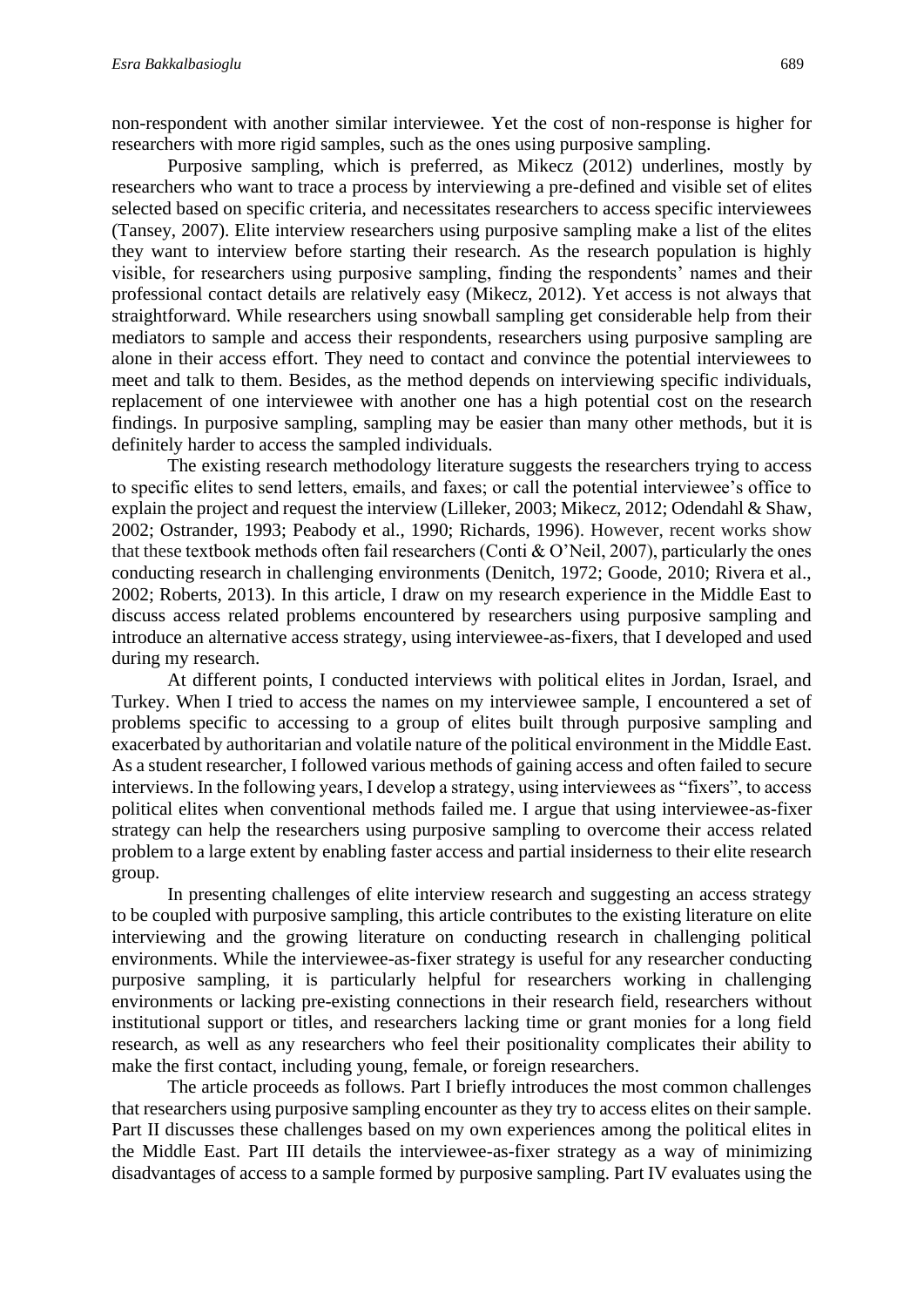interviewee-as-fixer strategy from a comparative perspective. By comparing interviewee-asfixer to other strategies used by researchers using purposive sampling to access potential elite interviewees, it lays out the advantages as well as the potential shortcomings of this strategy and Part V concludes the article by bringing the previous parts together.

#### **Characteristics of Elites**

Existing methods for reaching potential elite respondents and securing interviews involve sending letters, emails, and faxes; or calling the potential interviewee's office to explain the project and request the interview (Lilleker, 2003; Mikecz, 2012; Odendahl & Shaw, 2002; Ostrander, 1993; Peabody et al., 1990; Richards, 1996). Researchers are assumed to significantly increase the chance of gaining access when they send informative letters to their targeted interviewees in advance, written on official stationary, and clearly outline the research agenda and the time the interview will take (Goldstein, 2002, p. 671). They are also encouraged to follow up their initial interview request by phone to establish a specific time and place for the interview (Peabody et al., 1990). While these methods may be sufficient for securing access in certain cases (Mikecz, 2012; Ostrander, 1993; Stephens, 2007), they fail to provide the expected results or work extremely slowly in many others (Conti & O'Neil, 2007; Denitch, 1972; Goode, 2010; Rivera et al., 2002; Roberts, 2013; Thomas, 1995).

Both Rivera et al. (2002) and Roberts (2013) underlined how the existing methods literature tends to focus on the context of advanced industrialized democracies, while saying very little on developing countries that might present more challenging research environments. Based on their research experience in Russia, Rivera et al. (2002) state that, they spent considerable research time making upwards of fifteen calls to arrange each one of their interviews. Roberts (2013) adds that even after securing the interview on the tenth or twentieth phone call, researchers can still fail to conduct the interview due to the widespread noncommitment among Russian political elites caused by the prevailing political context. The factors impeding access to political elites in Russia shows similarities across other challenging research environments. A survey conducted by Clark (2006) among American researchers working in the Middle East identifies that, similar to the Russia experience, the authoritarian political climate of the region causes various difficulties for researchers. Forty percent of the researchers surveyed for this project stated that they have experienced difficulties in obtaining interviews with key individuals (p. 418). The authors conducting elite interview research underline the following common characteristics of elites that make accessing the research sample highly challenging:

- a) Elites, both in developing as well as advanced industrialized countries, are considered to be the most difficult group to access as they are busy, and they have paid gatekeepers, such as assistants and secretaries to block outsiders (Conti & O'Neil, 2007; Ganga & Scott, 2006; Hertz & Imber, 1995; Kezar, 2003; Mikecz, 2012; Odendahl & Shaw, 2002; Ustad Figenschou, 2010).
- b) Elites in volatile or more authoritarian political settings are often more suspicious of researchers than their counterparts in advanced industrialized countries (Denitch, 1972). Fearing reprisals from superiors, or the loss of promotion, or the trust of their peers, they tend to abstain from giving interviews (Clark, 2006). In political settings with zero or little electoral accountability, elites may also tend to consider interviews time-consuming and unnecessary activities.
- c) Elites in some developing countries may be either not very familiar with or not as responsive to conventional interviewers' access methods of calling the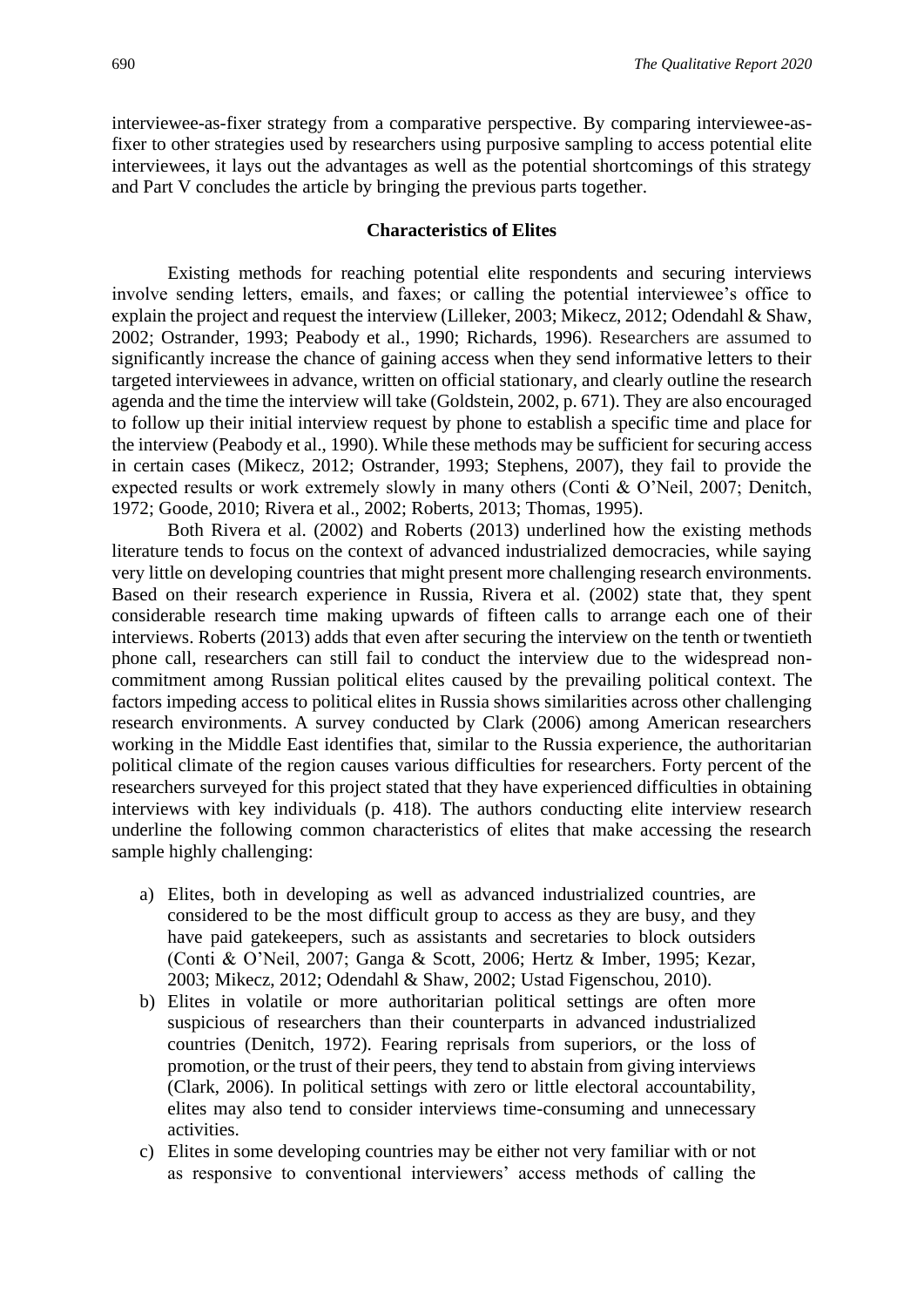to ignore demands coming from outsiders.

Researcher's ability to access and secure interview with elite respondents is shaped by the above-listed common characteristics of elite groups which can be exacerbated by research context as well as the way researcher's positionality has been perceived. Every stage of interviewing elites calls into question positionality and power negotiations conducted between researchers and their respondents. The way researchers' positionality is perceived by their respondents potentially shape the quality of the interviews and information collected during the research. Multiple accounts underline that researchers' age, gender, ethnicity, race, or native language affects respondents' approach to them, the interview, the questions, and the research (Ganter, 2017; Herod, 1999; McEvoy, 2006; Mullings, 1999). Blix and Wettergren (2015) state that the research process significantly benefits when the researchers and the participants share similarities in terms of age, class, gender, ethnicity, and social status. While the interview process can give better hints on the effects of positionality on the research process and findings, it is harder to pinpoint how researcher's positionality affects their access to their potential respondents.

Some researchers who are outsiders to the research country or language do not encounter any difficulties in gaining access (Mikecz, 2012). Some even find their outsider status to be advantageous in gaining access to elites (Sabot, 1999). In some other cases, researchers find it difficult to access and interview elites who do not share their ethnic or linguistic background (Goode, 2010). While male researchers do not generally reflect on how their gender shapes their ability to access elites, there are various accounts from female researchers reflecting on how gender affects their access to mostly male elite circles, in some cases positively and in some other negatively (Reinhardt, 2009; Schwedler, 2006; Ustad Figenschou, 2010).

Researchers' ability to access elites is also highly predicated upon their personal status and institutional affiliation (Odendahl & Shaw, 2002). In a 1993 study on access to elites, Parsons et al. concluded that inexperienced interviewers have higher gatekeeper refusal than experienced ones. While gender difference is statistically insignificant among experienced researchers, the same study shows that among the inexperienced researchers female interviewers have a higher gatekeeper refusal rate than male interviewers. Like any other researcher using purposive sampling, my access has been surely difficult and shaped by my elite respondents' characteristics as well as their perception of me.

#### **Notes from the Field**

Before my research in Jordan, I made a list of bureaucrats and politicians that I wanted to interview to delineate how different institutions approach the issue of renewable energy. Following the "textbook" suggestions of accessing elites (Goldstein, 2002; Harvey, 2011), I sent them emails detailing my research and requesting an interview. A week after the first round of emails, I sent follow-up emails. Later, I called my potential elite respondents' offices. Yet, I could not reach most of the names on my list. In multiple cases, I either did not get any response or was rejected by assistants. One of the key figures I wanted to interview was a highranking bureaucrat leading solar energy projects at the Jordanian Ministry of Energy. Conducting an interview with him was central to my research. After multiple emails and calls, I considered that his failure to respond might be related to my outsider status as a non-native Arabic speaker, or my positionality as a young, female Ph.D. student. Still hoping for access, I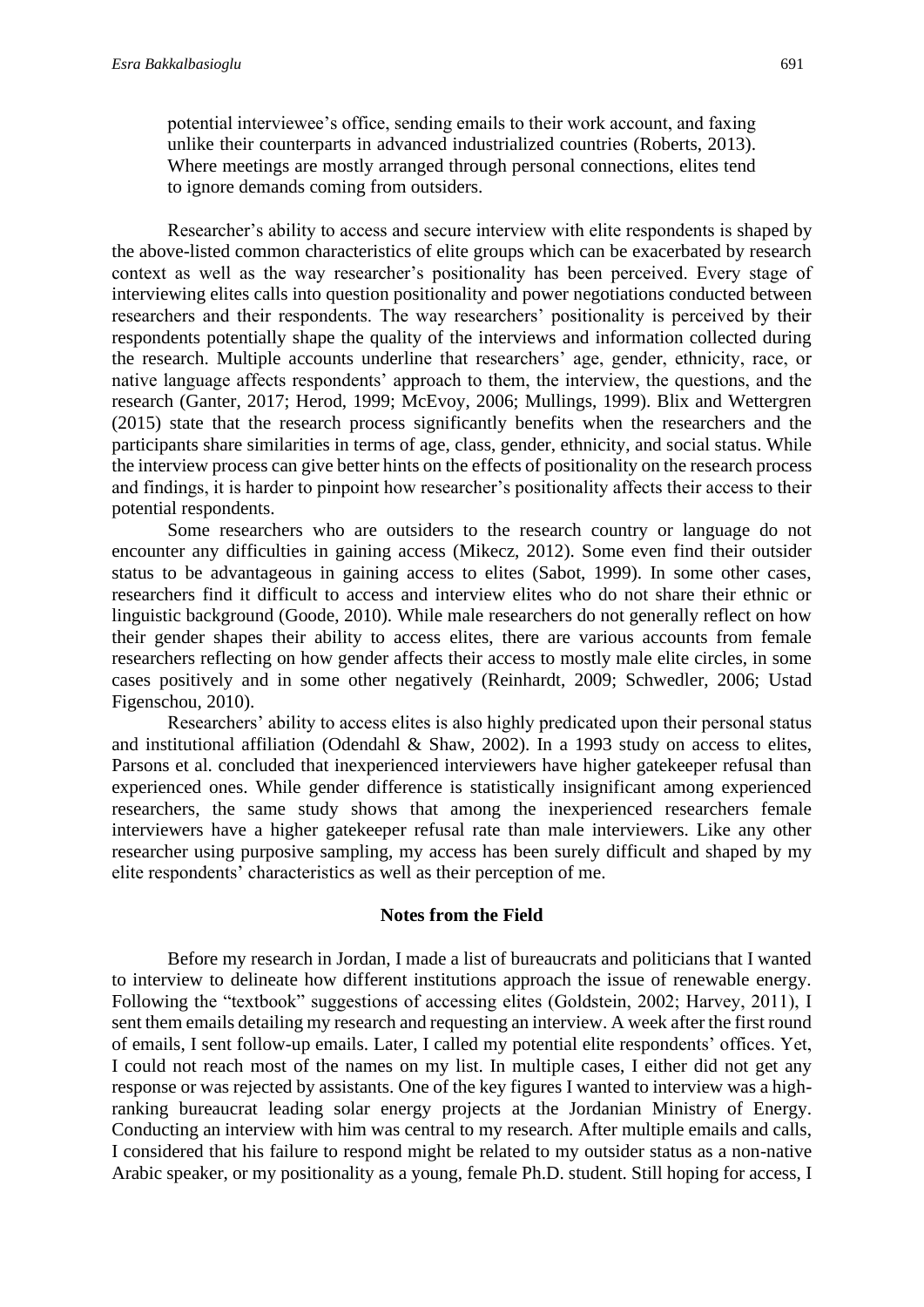asked help from a Jordanian friend who, I assumed, would have insider status, as a male Jordanian working for a ministry. My friend called the bureaucrat's office but could not get a positive response. Thinking it might be easier to arrange the interview in person, we went to his office at the Ministry, but his assistant rejected us by pleading the bureaucrat's busy meeting and travel schedule.

Of course, researchers' positionality and related insider or outsider status, are evershifting and permeable, as well as differentially experienced and expressed by members of the research community (Naples, 1996). As Chavez (2008) states, "a participant may draw us near as a member of the ingroup, but in the next moment, because of a social difference (gender, class, age, region) may distance herself from the researcher" (p. 478). The opposite is also possible. Later in the research, I conducted an interview with another bureaucrat working at the same ministry with my friend. At the very end of the interview, the bureaucrat asked if he could help me further. I mentioned that I had been, unsuccessfully, trying to reach a bureaucrat from the Ministry of Energy. He said he knew my targeted respondent personally and then he did something unexpected: he picked up his cellphone, called the bureaucrat, and arranged a meeting for me. Within an hour, I was interviewing the bureaucrat from the Ministry of Energy whose assistant blocked my interview requests for weeks. It was the longest and most fruitful interview of my research in Jordan. Before I left his office, the Ministry of Energy bureaucrat shook my hand and said he was happy to help "a friend's friend."

This experience taught me three important lessons. First, if your elite interview research is based on purposive sampling, non-response has a very high cost. If you want to gather information on the working of a specific decision-making structure or issue area you probably want to interview specific individuals. Not being able to reach them can significantly harm the strength of your research and robustness of your findings.

Second, if you conduct your research in challenging research environments, you will probably encounter more difficulty in accessing the elites in your purposive sample. Even though I emailed and called my potential interviewee's offices countless times, I failed to gain access to my targeted respondent. There might be multiple possible reasons for my failure. My targeted respondent might have decided to reject the interview based on my positionality as a young, female, Ph.D. student who is a foreigner. Yet my male Jordanian friend could not access him either. So maybe in this example positionality did not play an important role. He might have been reluctant to give an interview or considered it time-consuming and unnecessary. He might have been suspicious of researchers or fear reprisals from his superiors. Or maybe he never knew that I was trying to access him as his assistant did not communicate my request.

Third, it was possible to gain access to interview only when my initial interviewee who personally knew my targeted respondent called him and set the interview on my behalf. His gesture annulled potential negative effects of my positionality and gave me access to an interview that was a must for my research. Based on this experience, I developed an access strategy, using interviewees as fixers, making access to elites easier for researchers conducting purposive sampling based elite interview research, especially in challenging research environments.

#### **Using Interviewees As "Fixers"**

Based on my fieldwork experience, I argue that in using initial interviewees as fixers who contact potential interviewees and arrange the interview time and place, researchers using purposive sampling can significantly overcome their access-related challenges. Using fixers is a strategy mostly associated with journalism. Correspondents working in foreign countries generally work with local fixers who are paid to help them gain access to certain locations and people, while ensuring the journalist's safety. Fixers often work as mediators between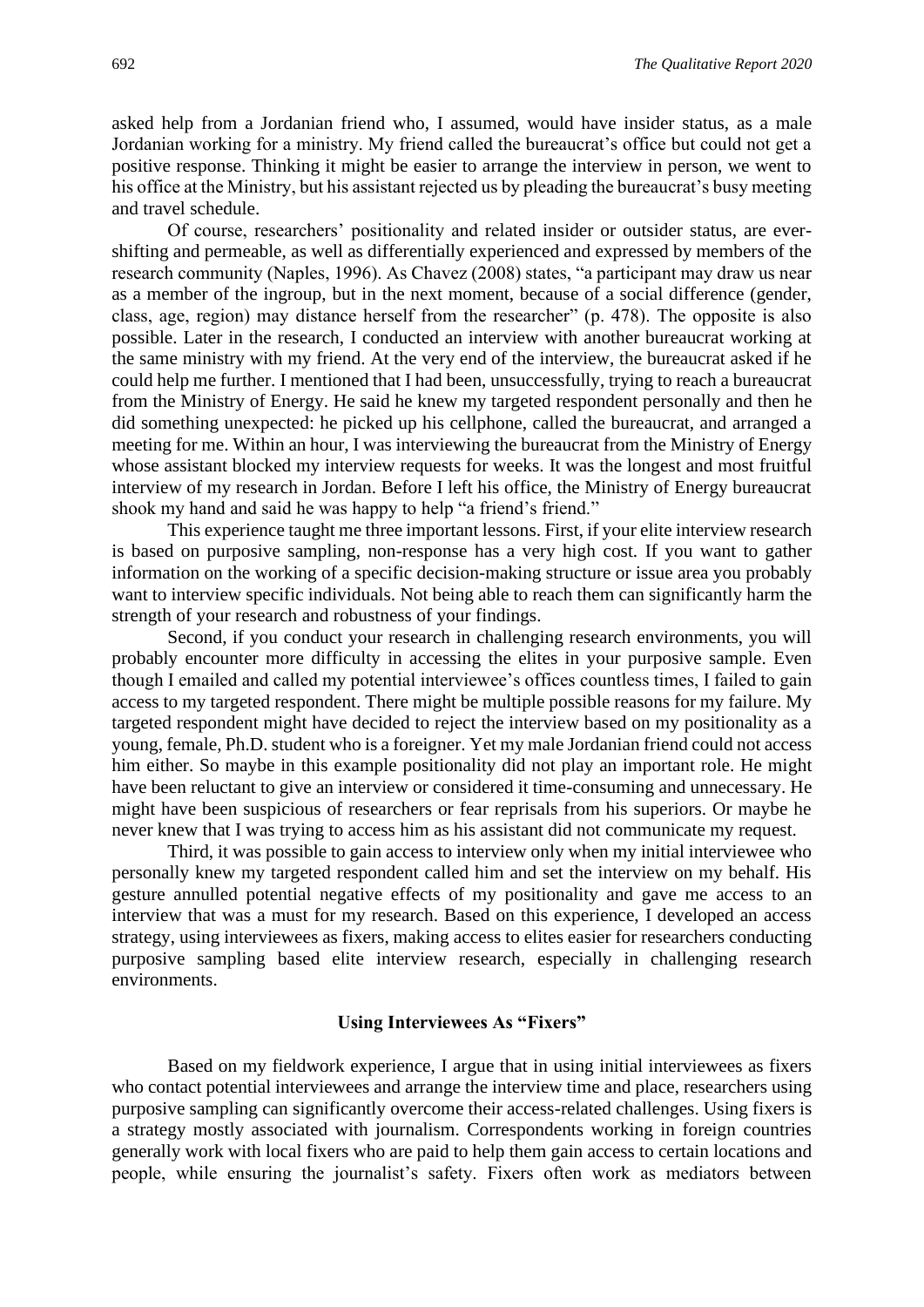journalists and their subjects (Terry, 2011). They establish the first contact and secure the interview time and place on behalf of the journalist, yet they have a quite limited influence on the research content and interview process. Being an insider of the specific setting, fixers get paid to help the journalists to secure the desired interviewee(s) in a shorter time period with higher success rates (Sacco, 2003). I recommend a bona fide version of this strategy for social science researchers encountering access problems in their specific research environments.

I was a total outsider to the high-ranking bureaucrat from the Jordanian Ministry of Energy whom I was trying to interview. My initial interviewee who called him to arrange the interview on my behalf helped me to bypass the potential gatekeepers and provided me fast access. His call also shifted my positionality in the potential interviewee's eyes from outsider to partial insider, as he put it, to a "friend's friend." The fact that I got promoted by someone whom my interviewee considered as "one of them," significantly increased the time he spent for the interview and possibly improved the interview quality. It is also possible that this type of access prevented my respondents from making potentially inappropriate comments that many female researchers conducting elite interviews had to deal with during interviews conducted with male elites (Reinhardt, 2009; Ustad Figenschou, 2010).

By capitalizing on the initial interviewees' informal networks to access the names on the research sample, the interviewee-as-fixer strategy imitates the advantage of using a mediator that is intrinsic to snowball sampling without giving the mediator the power over the research sample formed based on purposive sampling strategy. Snowball sampling is preferred in cases where the researcher does not know exactly who to interview or when most of the members of research population are not easy to locate. In this sampling method, researchers rely on their initial interviewees as mediators/referrals (Koter, 2013; Lynch, 2013), not only to build their sample but also either give them access to potential interviewees. As Thuesen (2011) underlines, networks, social capital, and trust are paramount in gaining access to elites and the help of a powerful individual willing to facilitate access is essential to gain access to elites in many cases. In the case of interviewee-as-fixer strategy, using the initial interviewee(s) as insiders introducing the researcher to potential interviewees hastens access and gives the researcher a partial insiderness without jeopardizing their sampling method.

Following my experience in Jordan, during my dissertation field research in Turkey, I mobilized my contacts and arranged interviews with two elites who were not in my initial research sample. As a "friend's friend," I was welcomed in these interviews. At the end of those first interviews, I asked my interviewees if they knew any of the elites on my list of targeted interviewees formed based on purposive sampling. Each one of my initial respondents personally knew some of the names. I asked if they could contact those people and help me arrange interviews with them. Both called a couple of the names from my sample that they personally knew and arranged the interviews on my behalf before I left their office. These two initial interviewees were my first fixers. With each interview, the number of my fixers increased.

Here is a list of suggestions for researchers using purposive sampling and want to implement the interviewee-as-fixer method. (1) You need to recruit your first couple of interviewees on your own. You can use textbook methods to access some of the names on your sample or you can rely on your existing connections to arrange your first interviews. If you fail to arrange any interview with names on your sample, you can target the second circle and conduct your initial interviews with names outside of, yet close to your targeted elite group. These interviewees can provide you insights about your target group and fix you interviews with the names from your sample. (2) Wait until the end of the interview to ask if your interviewee knows anyone from your sample and ask them politely if they would be willing to call them to help you to arrange the interview. Waiting until the end of the interview will prevent this mediator role from jeopardizing your interviewer-interviewee relationship. (3)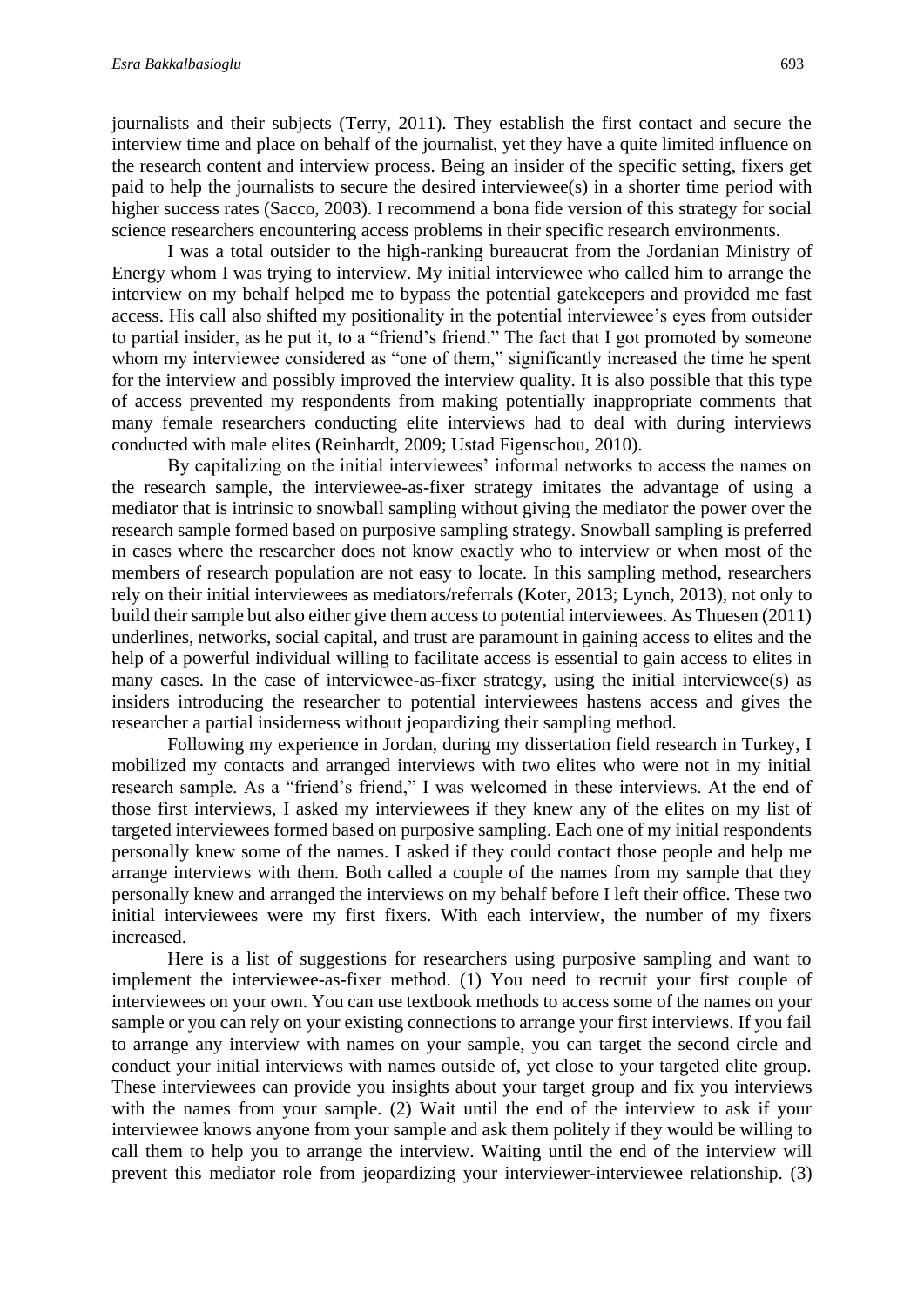When you start an arranged interview, distance yourself from the fixer and establish an independent, one-to-one relation with your interviewee by assuring them of your impartiality. (4) Not every interviewee will accept to be your fixer and even if they do, they may not have success in their attempts to reach one of your targeted respondents and arrange the interview on your behalf. Do not forget that even if you succeed only a handful of times, you will save considerable research time and energy.

Elites tend to establish barriers that set them apart from society and hire gatekeepers to keep the researchers out. Thus, as Odendahl and Shaw (2002) argue, "the best entree to elite individuals for interviews is provided by members of the elites' own group" (p. 307). Using interviewees as fixers not only helps the researcher using purposive sampling to gain access but also shifts the locus of access responsibility from the researcher to the elite fixer. As insiders to the studied elite circle, fixers can easily bypass the gatekeepers and reach the potential respondent in person. When contacted by a familiar colleague (the fixer), rather than an unfamiliar researcher, a potential interviewee feels an obligation to commit to the interview. Besides giving the researcher a fast track and free entrance ticket to the interview, using interviewees as fixers also contributes to the quality of the interview. The partial insiderness that the researcher gains during the fixer-initiated access potentially works as an icebreaker, puts the interviewee at ease, and increases their trust in the researcher.

#### **Under a Comparative Light**

Researchers using purposive sampling constantly try to increase their percentage of access and reduce time spent to secure the interview time and place. Given that purpose, even conventional methods sometimes fail them, so some researchers hire assistants to help them access interviewees and set the interview time and place. Even though this strategy frees the researchers from spending considerable research time in writing letters, sending emails and faxes, or making calls to demand access, using assistants mostly fails to shorten access time or to provide access to elites who were initially reluctant to give interviews. Research assistants are mostly outsiders to elite circles as much as the researchers themselves. Thus, they encounter similar issues and their access is often blocked. Hiring assistants does not help the researchers to overcome common problems such as non-commitment and provide the researcher an insider status. Besides, hiring assistants necessitates a research budget that provides for their compensation which is not always possible for researchers, particularly those whose grants do not permit paying locals (Hertel et al., 2009).

To overcome the non-commitment problem, Petkov and Kaoullas (2016) used what they call "intermediaries" in their research. They define intermediaries as elite research participants with in-depth knowledge of the research project and inter-personal authority over the targeted respondents. Intermediaries not only formally introduce the researchers to the potential respondents but also accompany them to the interviews and get actively involved during the interviewing process. Intermediaries' connections would potentially give the researchers a partial insiderness and reduce the time they spend contacting interviewees and securing the interview time and place. However, using intermediaries can jeopardize reliability of the research in two ways. First, to recruit an elite intermediary to be present at each interview, researchers must have prior connections in the field and convince a well-connected elite (actual or former) to serve the role of the intermediary. Thus, it is only feasible for researchers conducting field research in highly familiar settings. Second, even though the intermediary's presence at the interview reduces non-commitment problems, it curtails the researcher's authority over the interview and harms their ability to establish independent relationships with the interviewees.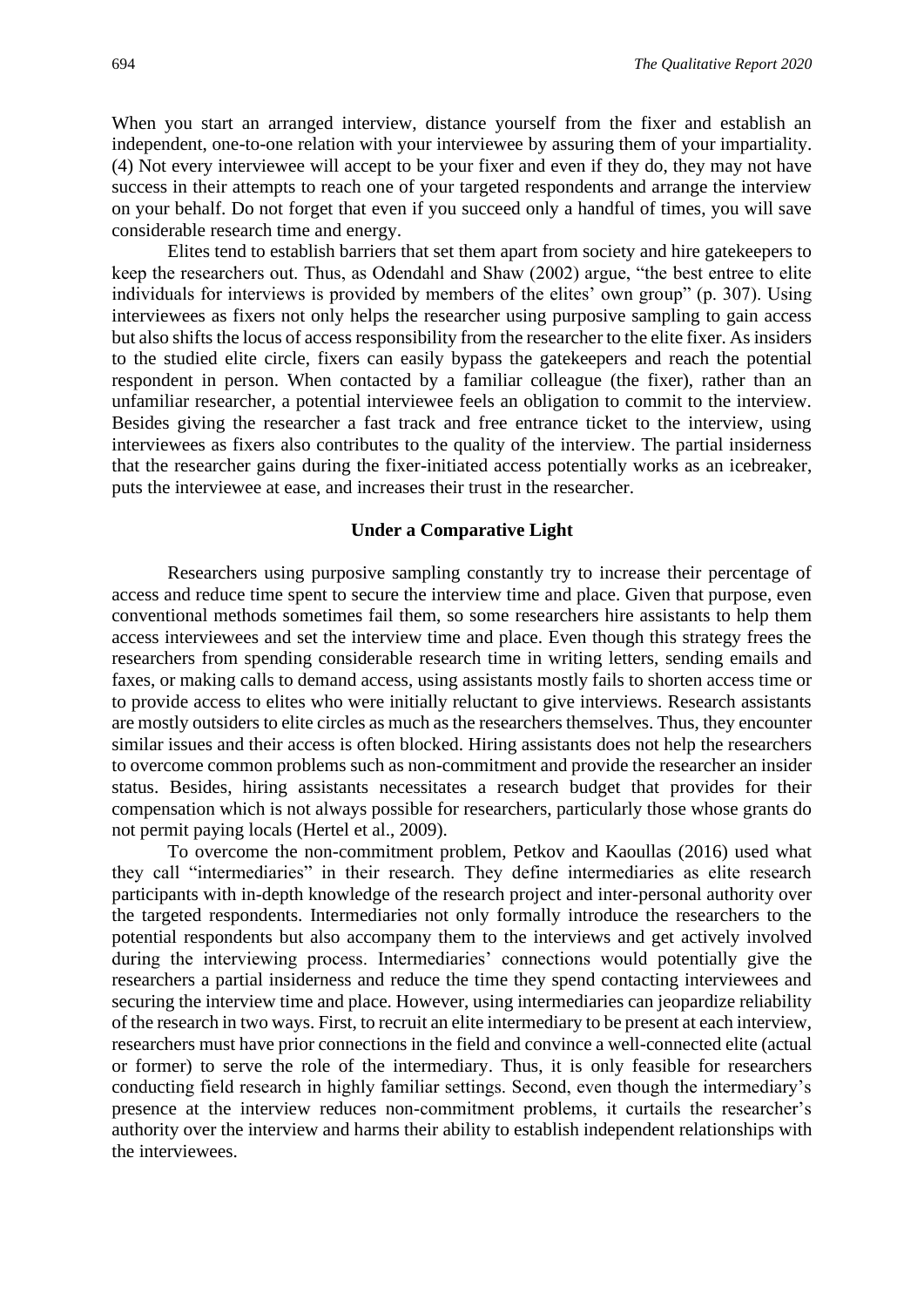Interviewee-as-fixer helps researchers to overcome the main weaknesses of the abovementioned access strategies. Contrary to hiring assistants or paying the intermediaries, researchers using their initial interviewees as their fixers do not pay them. Therefore, the method is suitable for researchers who do not have additional budget. Contrary to hiring "intermediaries", interviewee-as-fixer strategy neither asks for extensive commitment of initial respondents nor jeopardize the interview process with the presence the respondent who fixed the interview. It only takes a couple of minutes of the interviewees' time to call their colleagues and set up the interviews. Yet by capitalizing on interviewees' informal networks, connectedness, and reputation very briefly, researchers using their interviewees as "fixers" significantly increases the probability of gaining access and securing interview time and place very quickly. Therefore, the strategy is suitable for researchers who do not have previous connections in the research field or within the studied elite community as well as researchers who do not have time or budget for a long-term field research.

Despite its multiple strengths, interviewee-as-fixer strategy has some potential limitations. Being identified as the friend of a particular elite may backfire if the potential interviewee is not close to—or worse, has a tense or hierarchical relationship with—the fixer, yet feels obliged as the fixer is their colleagues or boss, to say yes to the interview request. In this case, the interviewee may avoid answering some of the questions or giving detailed or sincere accounts. In this scenario, the researcher risks becoming a victim of the relationship between the initial and potential interviewees. However, since the fixer's role is quite limited, ending once they set the interview time and place, researchers can easily disassociate from them and establish an independent relationship with each one of their respondents. Indeed, distancing themselves from their fixers at the very beginning of each interview is a good rule of thumbs for every researcher using their interviewees as "fixers." Researchers need to secure trust between them and their respondents by establishing themselves as independent researchers without personal connections to the prior interviewee, assuring interviewees of their impartiality, and showing their willingness to learn from the respondents (Leech, 2002).

A second potential limitation of the interviewee-as-fixer is that success of the strategy depends on the initial interviewee's willingness to help the researchers and secure interview time and place for them. Fixing an interview for a researcher is a way for elites to show how well-connected and respected they are among their colleagues. For this reason, most elites are willing to help the researchers set up interviews. However, there is always the risk that a given interviewee will not be willing or able to help the researcher, especially if they do not know any of the people on the researcher's list to interview. To minimize this limitation, researchers should increase the number of their potential fixers as much as they can with each interview. Diversification can help researchers minimize their dependence on certain elites and avoid putting the access burden on the shoulders of a single or few interviewees.

Another limitation of interviewee-as-fixer method is that, as stated earlier, using interviewees as fixers can only be used after the researchers establish their first contacts and conduct their first interview(s). To contact and secure their first interview(s), researchers can use textbook methods or activate their friends' or colleagues' contacts. If the first few interviewees are not from the target group but an adjacent one, researchers can use their initial interviews to familiarize with the research environment, test their questions, gather insights on the specific elite circle, and, most importantly, gain access to names in their sample. During my research, I made use of my friends' contacts in my research field to access my first elite interviewees. While not in my sample, these initial interviewees gave me valuable insights on conducting research with elites in that particular political setting, they called their colleagues and fixed interviews with names on my sample. Even after the first interviews, researchers can continue to combine interviewee-as-fixer with conventional access methods to increase their chance to access more elite respondents in shorter time.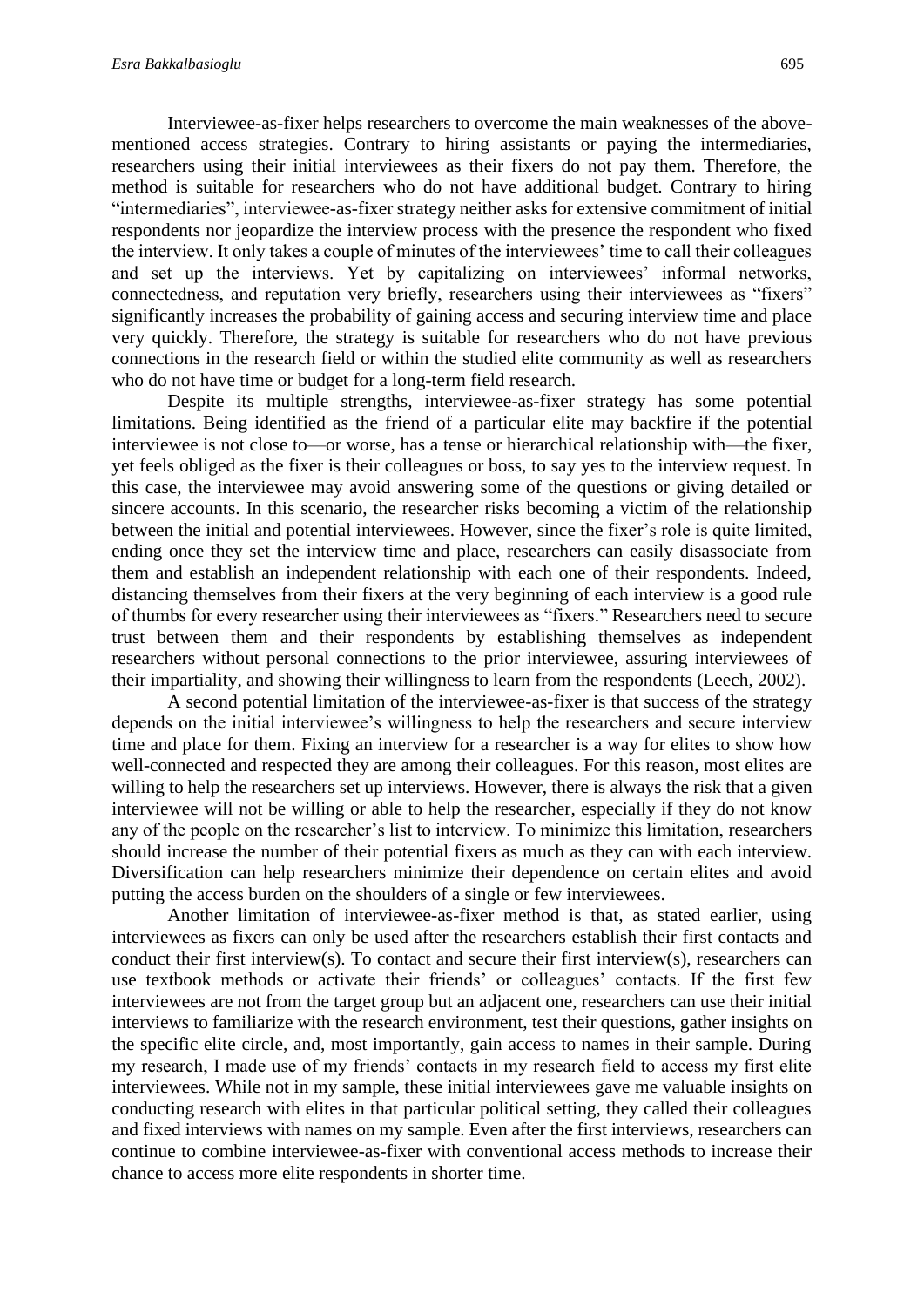#### **Conclusion**

Interviewing elites is one of the most potent ways of learning about political and economic processes. Yet researchers conducting elite interview research face numerous obstacles in gaining access, and even more so if their research is based on purposive sampling and conducted in challenging research environments. In the absence of alternative strategies, researchers conducting elite interview research based on purposive sampling tend to stick with textbook methods, even when they are proven inefficient, highly time consuming, or simply fail. This article not only lays out the challenges of accessing elites for researchers using purposive sampling in challenging research environments but also provides an alternative strategy to overcome these difficulties. It, therefore, contributes to the established literature on elite interviewing and the emerging literature on the methodological difficulties of conducting research in challenging environments. It moves the conversation on elite interview research from recognizing the challenges of gaining access to theorizing and applying faster, more secure, and less expensive access strategies that can be coupled with purposive sampling.

Based on my elite interview research experience in the Middle East, I developed the interviewee-as-fixer strategy that helps researchers to set interviews with their potential elite respondents in a shorter time, free of charge, and with significantly higher commitment. Using interviewees as fixers also helps the researchers to gain partial insiderness in their studied elite circle. Even though this strategy is based on my fieldwork in the Middle Eastern countries, it is suitable for accessing potential elite interviewees wherever researchers encounter accessrelated challenges.

Using interviewees as fixers is a highly feasible strategy, especially for researchers who do not have enough budget, connections, or institutional support; or who have a very limited time in the field and feel the negative impacts of their positionality in their specific research environment. Whichever group of elites they sample, it is imperative researchers using purposive sampling understand challenges of gaining access intrinsic to their sampling method and develop strategies to secure access in contexts where textbook methods fail them.

#### **References**

- Beamer, G. (2002). Elite interviews and state politics research. *State Politics & Policy Quarterly, 2*(1), 86–96. https://doi.org/10.1177/153244000200200106
- Chavez, C. (2008). Conceptualizing from the inside: Advantages, complications, and demands on insider positionality. *The Qualitative Report, 13*(3), 474–494. <https://nsuworks.nova.edu/tqr/vol13/iss3/9/>
- Clark, J. (2006). Field research methods in the Middle East. *Political Science & Politics*, *39*(3), 417–423.<https://www.jstor.org/stable/20451776?seq=1>
- Conti, J. A., & O'Neil, M. (2007). Studying power: Qualitative methods and the global elite. *Qualitative Research*, *7*(1), 63–82. https://doi.org/10.1177/1468794107071421
- Denitch, B. (1972). Elite interviewing and social structure: An example from Yugoslavia. *Public Opinion Quarterly*, *36*(2), 143–158. https://doi.org/10.1086/267988
- Dexter, L. (1970). *Elite and specialized interviewin*g. Evanston, IL: Northwestern University Press.
- Douglas, J. (1985). *Creative interviewing*. Beverly Hills, CA.: Sage Publications.
- Ganga, D., & Scott, S. (2006). Cultural "insiders" and the issue of positionality in qualitative migration research: Moving "across" and moving "along" researcher-participant divides. *Forum: Qualitative Social Research*, *7*(3).
- Ganter, S. A. (2017). Perception and articulation of own cultural otherness in elite interview situations: Challenge or repertoire?. *The Qualitative Report*, *22*(4), 942–956.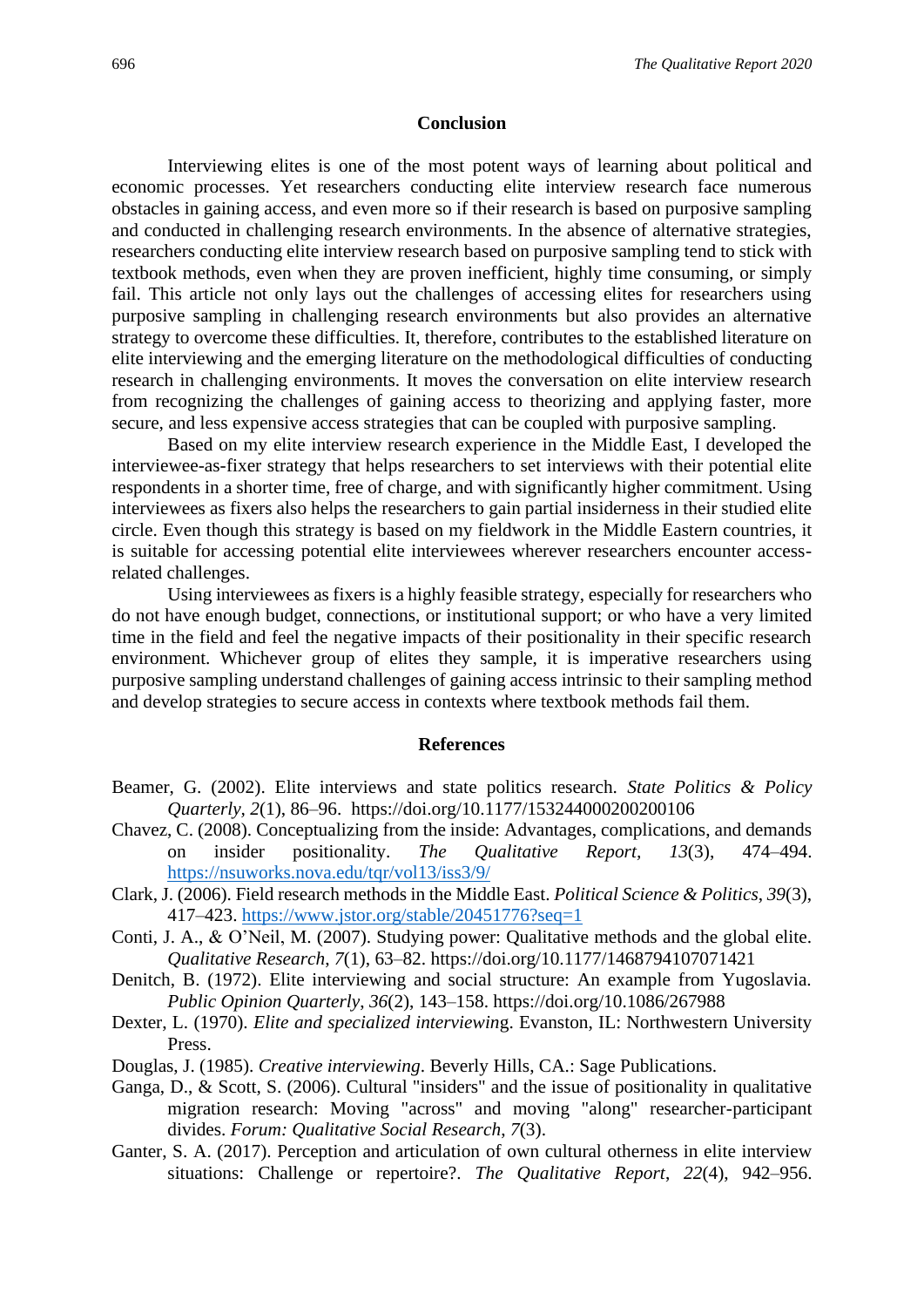<https://nsuworks.nova.edu/tqr/vol22/iss4/1/>

- Goldstein, K. (2002). Getting in the door: Sampling and completing elite interviews. *Political Science & Politics*, *35*(4), 669–672. doi:10.1017/S1049096502001130
- Goode, J. (2010). Redefining Russia: Hybrid regimes, fieldwork, and Russian politics. *Perspectives on Politics*, *8*(4), 1055–1075. doi:10.1017/S153759271000318X
- Gubrium, J., & Holstein, James A. (Eds.). (2002). *Handbook of interview research: Context and method*. Thousand Oaks, CA: Sage Publications.
- Harvey, W. S. (2011). Strategies for conducting elite interviews. *Qualitative Research*, *11*(4), 431–441.<https://doi.org/10.1177/1468794111404329>
- Herod, A. (1999). Reflections on interviewing foreign elites: Praxis, positionality, validity, and the cult of the insider. *Geoforum*, *30*(4), 313–327. [https://doi.org/10.1016/S0016-](https://doi.org/10.1016/S0016-7185(99)00024-X) [7185\(99\)00024-X](https://doi.org/10.1016/S0016-7185(99)00024-X)
- Hertel, S., Singer, M., & Van Cott, D. (2009). Field research in developing countries: Hitting the road running. *Political Science & Politics*, *42*(2), 305–309. <https://www.jstor.org/stable/40647531>
- Hertz, R., & Imber, J. (1995). Introduction. In R. Hertz & J. Imber (Eds.), *Studying elites using qualitative methods* (pp. vii-xi). Thousand Oaks, CA: Sage Publications.
- Hirsch, P. M. (1995). Tales from the field: Learning from researchers' accounts. In R. Hertz & J. Imber (Eds.), *Studying elites using qualitative methods* (pp. 72-79)*.* Thousand Oaks, CA: Sage Publications.
- Kezar, A. (2003). Transformational elite interviews: Principles and problems. *Qualitative Inquiry*, *9*(3), 395–415.<https://doi.org/10.1177/1077800403009003005>
- Koter, D. (2013). King makers: Local leaders and ethnic politics in Africa. *World Politics*, *65*(2), 187–232. https://www.muse.jhu.edu/article/505174
- Kvale, S., & Brinkmann, S. (2015). *Interviews: Learning the craft of qualitative research interviewing*. Los Angeles, CA: Sage Publications.
- Leech, B. (2002). Asking questions: Techniques for semistructured interviews. *Political Science & Politics*, *35*(4), 665–668.
- Lilleker, D. G. (2003). Interviewing the political elite: Navigating a potential minefield. *Politics*, *23*(3), 207–214. doi:10.1111/1467-9256.00198
- Lynch, J. (2013). Aligning sampling strategies with analytic goals. In L. Mosley (Ed.), *Interview research in political science* (pp. 31-44). New York, NY: Cornell University Press.
- McEvoy, J. (2006). Elite interviewing in a divided society: Lessons from Northern Ireland. *Politics*, *26*(3), 184–191. https://doi.org/10.1111/j.1467-9256.2006.00267.x
- Mikecz, R. (2012). Interviewing elites: Addressing methodological issues. *Qualitative Inquiry*, *18*(6), 482–493.<https://doi.org/10.1177/1077800412442818>
- Mullings, B. (1999). Insider or outsider, both or neither: Some dilemmas of interviewing in a cross-cultural setting. *Geoforum*, *30*(4), 337–350. [https://doi.org/10.1016/S0016-](https://doi.org/10.1016/S0016-7185(99)00025-1) [7185\(99\)00025-1](https://doi.org/10.1016/S0016-7185(99)00025-1)
- Naples, N. A. (1996). The outsider phenomenon. In W. Kornblum & C. D. Smith (Eds.), *In the*  field: Readings on the field research experience. (pp. 139-149). Westport, CT: Praeger.
- Odendahl, T., & Shaw, A. M. (2002). Interviewing elites. In J. F. Gubrium & J. A. Holstein (Eds.), *Handbook of interview research: Context and method* (pp. 299–316). Thousand Oaks, CA: Sage Publications.
- Ostrander, S. A. (1993). 'Surely you're not in this just to be helpful': Access, rapport, and interviews in three studies of elites. *Journal of Contemporary Ethnography*, *22*(1), 7– 27.<https://doi.org/10.1177/089124193022001002>
- Parsons, J. A., Johnson, T. P., Warnecke, R. B., & Kaluzny, A. (1993). The effect of interviewer characteristics on gatekeeper resistance in surveys of elite populations. *Evaluation*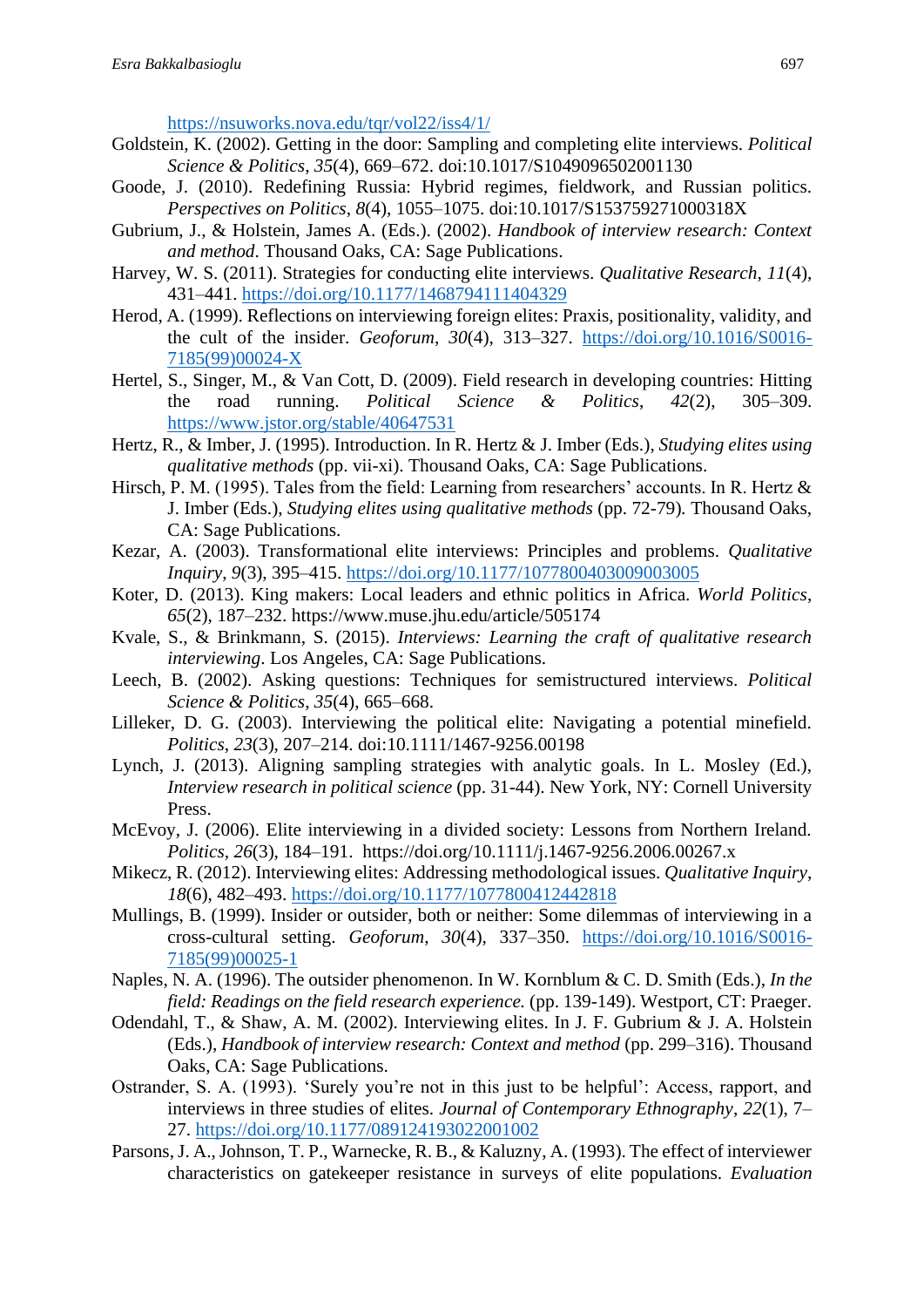*Review*, *17*(2), 131–143. https://doi.org/10.1177/0193841X9301700201

- Peabody, R., Hammond, S., Torcom, J., Brown, L., Thompson C., & Kolodny R. (1990). Interviewing political elites. *Political Science & Politics*, *23*(3), 451–455. <https://doi.org/10.2307/419807>
- Petkov, M. P., & Kaoullas, L. G. (2016). Overcoming respondent resistance at elite interviews using an intermediary. *Qualitative Research*, *16*(4), 411–429. <https://doi.org/10.1177/1468794115589646>
- Reinhardt, G. (2009). I don't know Monica Lewinsky, and I'm not in the CIA. Now how about that interview? *Political Science & Politics*, *42*(2), 295–298. <https://www.jstor.org/stable/40647529>
- Richards, D. (1996). Elite interviewing: Approaches and pitfalls. *Politics*, *16*(3), 199–204. <https://doi.org/10.1111/j.1467-9256.1996.tb00039.x>
- Rivera, S., Kozyreva, P., & Sarovskii, E. (2002). Interviewing political elites: Lessons from Russia. *Political Science and Politics*, *35*(4), 683–688. <https://www.jstor.org/stable/1554810>
- Roberts, S. P. (2013). Research in challenging environments: The case of Russia's 'managed democracy.' *Qualitative Research*, *13*(3), 337–351. <https://doi.org/10.1177/1468794112451039>
- Rubin, H. J. (1995). *Qualitative interviewing: The art of hearing data*. Thousand Oaks, CA: Sage Publications.
- Sabot, E. (1999). Dr Jekyl, Mr H(i)de: The contrasting face of elites at interview. *Geoforum*, *30*(4), 329–335.
- Sacco, J. (2003). *The fixer: A story from Sarajevo*. Montréal, Canada: Drawn & Quarterly.
- Schwedler, J. (2006). The third gender: Western female researchers in the Middle East. *Political Science & Politics*, *39*(3), 425–428.
- Stephens, N. (2007). Collecting data from elites and ultra elites: Telephone and face-to-face interviews with macroeconomists. *Qualitative Research*, *7*(2), 203–216. <https://doi.org/10.1177/1468794107076020>
- Tansey, O. (2007). Process tracing and elite interviewing: A case for non-probability sampling. *Political Science & Politics*, *40*(4), 765–772. doi:10.1017/S1049096507071211
- Terry, D. (2011). *The fixer.* [https://archives.cjr.org/feature/the\\_fixer\\_1.php](https://archives.cjr.org/feature/the_fixer_1.php)
- Thuesen, F. (2011). Navigating between dialogue and confrontation: Phronesis and emotions in interviewing elites on ethnic discrimination. *Qualitative Inquiry*, *17*(7), 613–622. <https://doi.org/10.1177/1077800411413998>
- Thomas, R. J. (1995). Interviewing important people in big companies. In R. Hertz & J. Imber (Eds.), *Studying elites using qualitative methods* (pp. 3-17)*.* Thousand Oaks, CA: Sage Publications.
- Ustad Figenschou, T. (2010). Young, female, western researcher vs. senior, male, Al Jazeera officials: Critical reflections on accessing and interviewing media elites in authoritarian societies. *Media, Culture & Society*, *32*(6), 961–978. <https://doi.org/10.1177/0163443710379667>